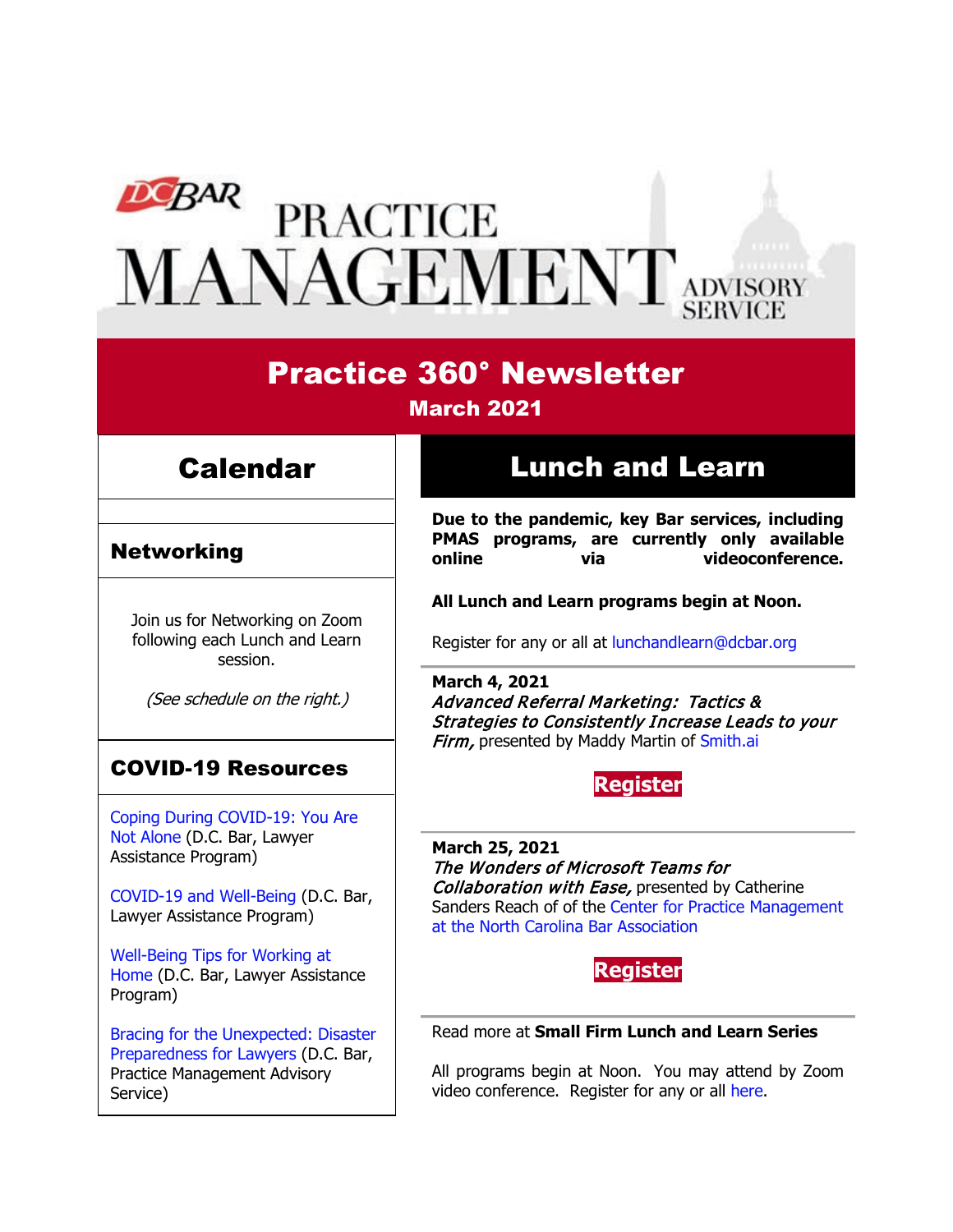#### [Quick Start Guide to Launching a](https://www.dcbar.org/getmedia/d28b7c4b-3dcb-419e-828d-fdc2340588f9/Career-disruption-setting-up-a-law-firm-quickly-resources?utm_source=Real%20Magnet&utm_medium=INSERT_CHANNEL&utm_campaign=INSERT_LINK_ID)

[Firm During the Pandemic](https://www.dcbar.org/getmedia/d28b7c4b-3dcb-419e-828d-fdc2340588f9/Career-disruption-setting-up-a-law-firm-quickly-resources?utm_source=Real%20Magnet&utm_medium=INSERT_CHANNEL&utm_campaign=INSERT_LINK_ID) (D.C. Bar, Practice Management Advisory Service)

[New Law Firm Quick Start](https://www.dcbar.org/getmedia/34a3addd-9a13-4fc7-8e68-fbc2be8b50e0/Quick-start-Tech-Guide-final?utm_source=Real%20Magnet&utm_medium=INSERT_CHANNEL&utm_campaign=INSERT_LINK_ID)  [Technology Guide](https://www.dcbar.org/getmedia/34a3addd-9a13-4fc7-8e68-fbc2be8b50e0/Quick-start-Tech-Guide-final?utm_source=Real%20Magnet&utm_medium=INSERT_CHANNEL&utm_campaign=INSERT_LINK_ID) (D.C. Bar, Practice Management Advisory Service)

[Working Remotely During the](https://www.dcbar.org/news-events/news/working-remotely-during-the-pandemic-a-guide-to-ba?utm_source=Real%20Magnet&utm_medium=INSERT_CHANNEL&utm_campaign=INSERT_LINK_ID)  [Pandemic: A Guide to Bar Member](https://www.dcbar.org/news-events/news/working-remotely-during-the-pandemic-a-guide-to-ba?utm_source=Real%20Magnet&utm_medium=INSERT_CHANNEL&utm_campaign=INSERT_LINK_ID)  [Benefits](https://www.dcbar.org/news-events/news/working-remotely-during-the-pandemic-a-guide-to-ba?utm_source=Real%20Magnet&utm_medium=INSERT_CHANNEL&utm_campaign=INSERT_LINK_ID) (D.C. Bar, Practice Management Advisory Service)

[Legal Ethics in the Age of](https://www.dcbar.org/news-events/news/legal-ethics-in-the-age-of-the-coronavirus?utm_source=Real%20Magnet&utm_medium=INSERT_CHANNEL&utm_campaign=INSERT_LINK_ID)  [Coronavirus](https://www.dcbar.org/news-events/news/legal-ethics-in-the-age-of-the-coronavirus?utm_source=Real%20Magnet&utm_medium=INSERT_CHANNEL&utm_campaign=INSERT_LINK_ID) (D.C. Bar, Legal Ethics Program)

[Link to other D.C. Bar Covid-19](https://www.dcbar.org/for-lawyers/membership/covid-19-resources?utm_source=Real%20Magnet&utm_medium=INSERT_CHANNEL&utm_campaign=INSERT_LINK_ID)  **[Resources](https://www.dcbar.org/for-lawyers/membership/covid-19-resources?utm_source=Real%20Magnet&utm_medium=INSERT_CHANNEL&utm_campaign=INSERT_LINK_ID)** 

## PMAS Events

#### **March 2021**

**March 4** – Lunch and Learn: Advanced Referral Marketing| Tactics & Strategies to Consistently Increase Leads to your Firm **March 6** – One-day, Saturday, session of Basic Training & Beyond **March 10** – Day 1 of Basic Training & Beyond **March 17** – Day 2 of Basic Training & Beyond **March 25** – Lunch and Learn: *The* Wonders of Microsoft Teams for Collaboration with Ease

#### **Ethics**

Here is new ethics guidance on **Conflict of Interest Issues**  The Lunch and Learn Series is [here.](https://www.dcbar.org/for-lawyers/practice-management-advisory-service/courses-and-trainings/small-firm-lunch-and-learn-series?utm_source=Real%20Magnet&utm_medium=INSERT_CHANNEL&utm_campaign=INSERT_LINK_ID) New programs are added regularly. Recordings and materials from recent programs are [here.](https://www.dcbar.org/for-lawyers/practice-management-advisory-service/courses-and-trainings/small-firm-lunch-and-learn-series/past-lunch-and-learn-programs?utm_source=Real%20Magnet&utm_medium=INSERT_CHANNEL&utm_campaign=INSERT_LINK_ID) If you have an idea for a program, let us know at: [lunchandlearn@dcbar.org.](mailto:lunchandlearn@dcbar.org)

And if you missed *Innovative Marketing in the Covid-*19 Era with Sharon Nelson and John Simek; Building **Resilience During Challenging Times with Niki** Irish; How to Market Your Firm in Challenging Times with Mary Ellen Hickman; A Day in the Life of a **Litigation Margeaux** Attorney with Margeaux Thomas; Affordable Tools, Tech, and Talent to Run a Small Law Firm Remotely with Maddy Martin; Overcoming the Crisis: How to Retool your Marketing to Stay Connected and Relevant with Mary Ellen Hickman; Running on Empty: Burnout in the Legal Profession with Niki Irish; Clearing Clutter, Tuning in to Time, Space & Mind with Niki Irish & Tracy Huang; Mary Ellen Hickman on Help, I Have No Time for Marketing, Security for Lawyers Working Remotely, or Conducting Video Depositions Using Zoom, here are the [recordings and materials.](https://www.dcbar.org/for-lawyers/practice-management-advisory-service/courses-and-trainings/small-firm-lunch-and-learn-series/past-lunch-and-learn-programs?utm_source=Real%20Magnet&utm_medium=INSERT_CHANNEL&utm_campaign=INSERT_LINK_ID)

# Basic Training & Beyond

Here is how to start, grow and manage a law firm in a large, urban market during a pandemic. Our monthly [Basic Training & Beyond](http://www.mmsend31.com/link.cfm?r=zvkjaWqFFUTRz65Avl-Ftw%7E%7E&pe=c3ph7NU-Re1l6uj-xoZC_Nqnf2HGTrpIRRfl_qZmlgZN_I06rShTZ-AlGs0Wp7CGgKUozsdU2izsioLhmXaRbg%7E%7E&t=prXb-jowJMuBRf73r4YKRA%7E%7E)**,** is set for March 10 and 17 (9:15 a.m. – 4:30 p.m.) A one-day version of this twoday program is set for Saturday, March 6, 2021 from 8:30 a.m. – 5:00 p.m. We will meet by Zoom videoconference. [Register here.](http://www.mmsend31.com/link.cfm?r=zvkjaWqFFUTRz65Avl-Ftw%7E%7E&pe=BxjSlIjTK_3i3Os02s37pODjnSEaSaIBfLm0UarKy-K07-G29KY0F7SoVNdKQgSYIVrXVvuyFBcMiPY5X35JOA%7E%7E&t=prXb-jowJMuBRf73r4YKRA%7E%7E)

This program has been presented 270 times for more than 3,900 lawyers over the last twelve years and many have launched and are operating small law firms. We keep in touch with many small firms and what we learn informs the content for this program.

# PMAS Links and Free Downloads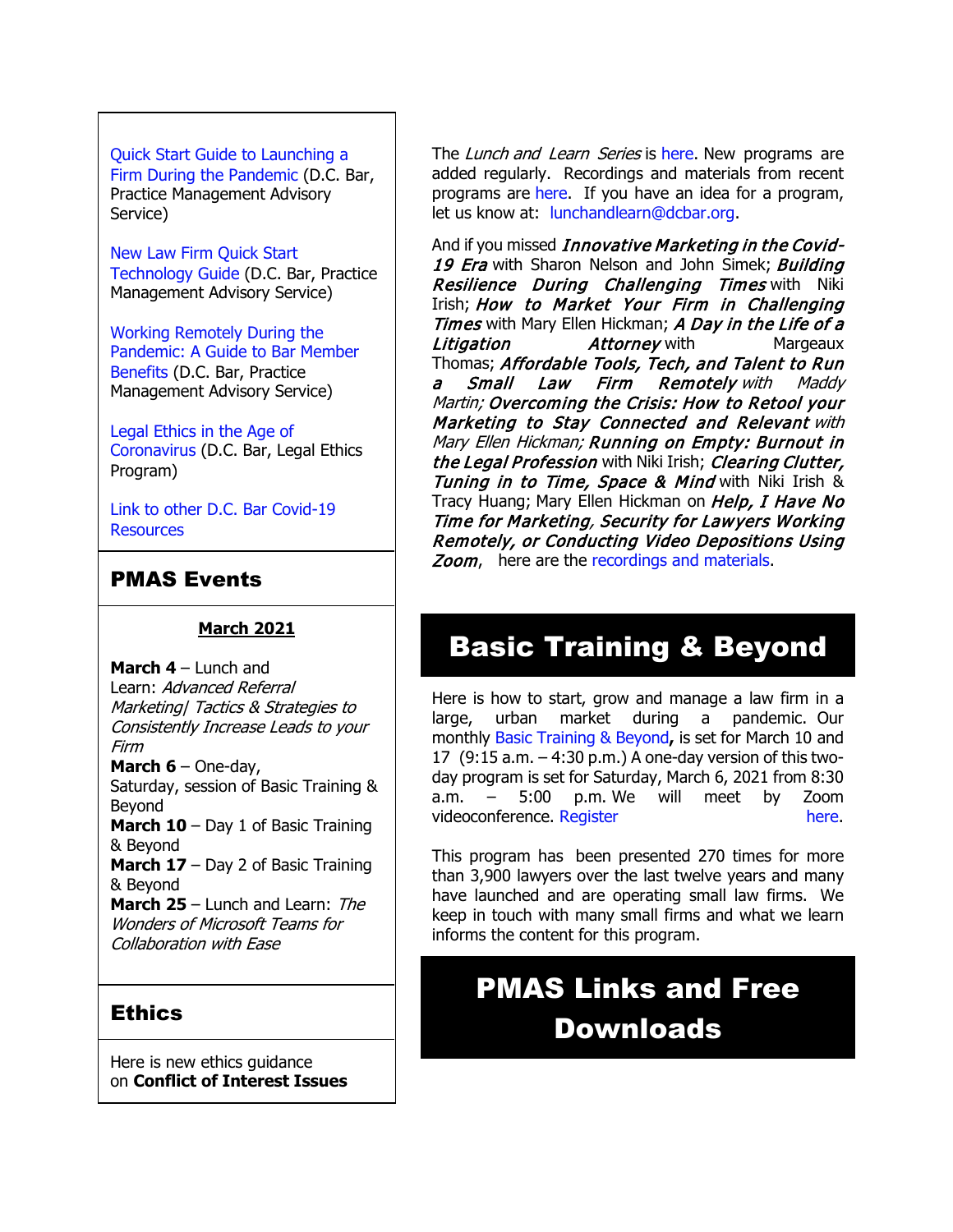**Related to Witnesses,** [Legal Ethics](https://www.dcbar.org/getmedia/157836df-95d6-423c-b928-3dd1ce946c3b/opinion_380-(1)?utm_source=Real%20Magnet&utm_medium=INSERT_CHANNEL&utm_campaign=INSERT_LINK_ID)  [Opinion 380](https://www.dcbar.org/getmedia/157836df-95d6-423c-b928-3dd1ce946c3b/opinion_380-(1)?utm_source=Real%20Magnet&utm_medium=INSERT_CHANNEL&utm_campaign=INSERT_LINK_ID) and **Responding to Third-Party Subpoenas**, [Legal](https://www.dcbar.org/getmedia/841cc5e4-dffc-4da0-bc1a-b96e7f48f100/opinion_381?utm_source=Real%20Magnet&utm_medium=INSERT_CHANNEL&utm_campaign=INSERT_LINK_ID)  [Ethics Opinion 381.](https://www.dcbar.org/getmedia/841cc5e4-dffc-4da0-bc1a-b96e7f48f100/opinion_381?utm_source=Real%20Magnet&utm_medium=INSERT_CHANNEL&utm_campaign=INSERT_LINK_ID)

## Other Events

[Continuing Legal Education programs](https://join.dcbar.org/eweb/DynamicPage.aspx?Site=DCBar&WebKey=cbe606bc-88d4-4d37-872c-f48d412a59e5&evt_etc_key=7aaf572d-f662-422f-9fe7-0ae3f4b705be&utm_source=Real%20Magnet&utm_medium=INSERT_CHANNEL&utm_campaign=INSERT_LINK_ID)

[Communities Events](https://join.dcbar.org/eweb/DynamicPage.aspx?site=dcbar&webcode=EventList&utm_source=Real%20Magnet&utm_medium=INSERT_CHANNEL&utm_campaign=INSERT_LINK_ID)

[Pro Bono Center training programs](https://www.dcbar.org/pro-bono/resources-and-training/pro-bono-center-training-program?utm_source=Real%20Magnet&utm_medium=INSERT_CHANNEL&utm_campaign=INSERT_LINK_ID)

[Law Firm Management Assessment \(Self-Check\)](https://www.dcbar.org/for-lawyers/practice-management-advisory-service/practice-tips-and-compliance/self-check?utm_source=Real%20Magnet&utm_medium=INSERT_CHANNEL&utm_campaign=INSERT_LINK_ID) [Small firm legal trends and compensation reports](https://www.dcbar.org/for-lawyers/practice-management-advisory-service/courses-and-trainings/basic-training-beyond/basic-training-beyond-supplements?utm_source=Real%20Magnet&utm_medium=INSERT_CHANNEL&utm_campaign=INSERT_LINK_ID) [e-Manual for Basic Training & Beyond](https://documentcloud.adobe.com/link/review?uri=urn:aaid:scds:US:2182dc5f-4a8c-435d-bb76-280eddc57a6d)

**Meet our Advisors:** 

Dan Mills, Practice Management Advisor

Rochelle Washington, Practice Management Advisor

[More PMAS programs](https://www.dcbar.org/for-lawyers/practice-management-advisory-service/courses-and-trainings?utm_source=Real%20Magnet&utm_medium=INSERT_CHANNEL&utm_campaign=INSERT_LINK_ID)



**D.C. Bar Practice Management Advisory Service** 

**The Impact of the Pandemic on Solo Firms** [Clio](http://www.mmsend31.com/link.cfm?r=zvkjaWqFFUTRz65Avl-Ftw%7E%7E&pe=Okm1VHcOQ2pJGXonqgQp8gWo8RvlLDu9yzuASMESSo5KtuQ8LmB0tbfGiUjoUTe3dQ5s8jdfe-xlFeZYdPFwVQ%7E%7E&t=1si-At5fUTGiPW-yXDQlhw%7E%7E) has great, one-of-a-kind data on law firms from its unique position of harvesting information from the real-time operations of firms and from its client surveys. It recently published a report on the impact of the pandemic on solo firms – Legal Trends for Solo Law [Firms.](http://www.mmsend31.com/link.cfm?r=zvkjaWqFFUTRz65Avl-Ftw%7E%7E&pe=DmLE253gxe2phSDaTVw6AMJJWqJrZFqQX6Dv3kEi3iqmh88aJXipc9Rcd--1hUnnG9TxgBPWEQNd_1rt0kp4jg%7E%7E&t=1si-At5fUTGiPW-yXDQlhw%7E%7E) This and other Clio legal trend reports are a must read for anyone growing and managing a law firm. Find out how some solos have actually grown during the pandemic. You will see how beneficial electronic payment, client portals and good intake and CRM can be for your firm.

-- Dan

#### **2021 Practice 360º**

Save the Date! Join us on July 15, 2021 for our  $7<sup>th</sup>$  annual, *Practice 360<sup>o</sup>*/ A Day for Lawyers & Law Firms presented by the D.C. Bar Practice Management Advisory Service. This is a free and virtual, member-only, event. Don't miss this opportunity to discover innovative